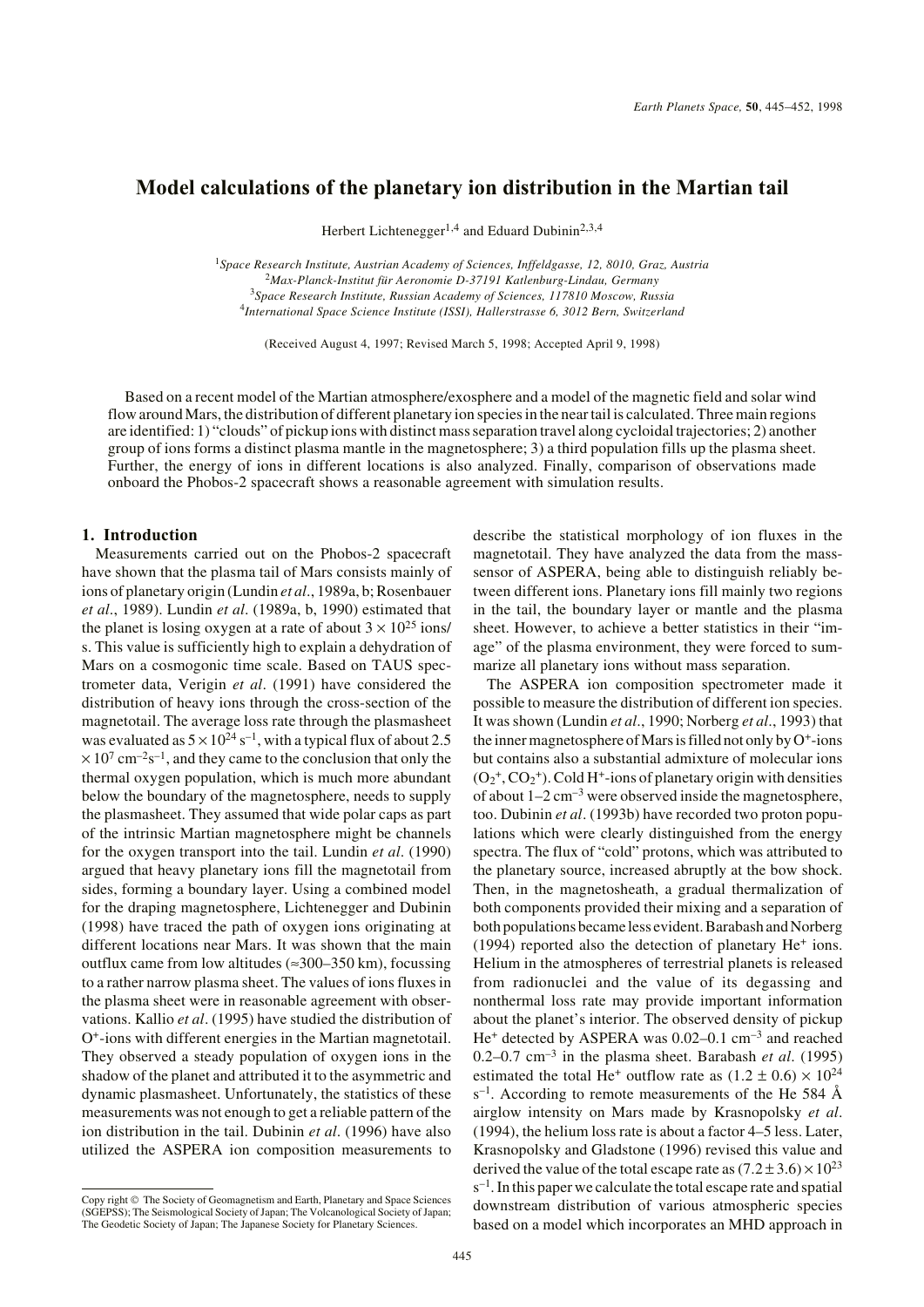the magnetosheath and a cometary like magnetotail. Another interesting aspect is the energetics of planetary ions in the tail. A typical feature of the tail crossings at  $2.8R_M$ , that the energy of  $O^+$ -ions in the plasma sheet is about the energy of protons in the solar wind, was reported by Dubinin *et al*. (1993a). These authors have shown that the acceleration of planetary ions may be explained by magnetic shear stresses of the draped magnetic field lines. Their estimates gave a reasonable agreement with observations and allowed to explain even variations in the peak energy of oxygen ions. The important feature of the Martian magnetosphere is a large Larmor radius of pickup heavy ions as compared with the width of the plasma sheet. Therefore, ions must be treated as nonmagnetized and their motion is mainly determined by the ambipolar electric field (the fluid of electrons is accelerated by the magnetic stresses and provides an ambipolar electric field which pulls the ions). Lichtenegger *et al*. (1995) have modeled the behaviour of ions for cases without and with this electric field. They found a much better agreement with observations taking into consideration the force associated with magnetic field stresses.

In this report we utilize the similar approach (Lichtenegger *et al*., 1995, 1997; Lichtenegger and Dubinin, 1998) to describe the morphology and main characteristics of ion fluxes in the Martian tail in more detail.

## **2. The Combined Modelling**

The field and flow environment of Mars in numerically calculated by means of the gasdynamic model of Spreiter and Stahara (1980), which gives a solution throughout the magnetosheath. Inside the impenetrable obstacle, the field is assumed to be of a cometary tail like structure and is represented by simple analytical expressions similar to those given by Wallis and Johnstone (1983). The latter model is fit to the gasdynamic solution and a fairly smooth transition from the magnetosheath into the tail is achieved by giving the obstacle the shape of an appropriate fieldline. Identifying the observed planetpause (i.e. the boundary of the termination of the solar wind fluxes) with the obstacle in the gasdynamic code, this model of the Martian plasma environment fairly well agrees with the Phobos-2 measurements (see Lichtenegger *et al*., 1995).

Models of this kind have been introduced first by Luhmann (1990) and Luhmann and Schwingenschuh (1990) to simulate the plasma environment of Mars. Although the combined model has weaknesses (e.g. a somewhat unphysical boundary between the magnetosheath and tail part) and cannot correctly describe the transport of fieldtubes from the polar region into the near wake (see Tanaka, 1993), it can serve as a simple representation of the near Martian space.

Figure 1 illustrates the plasma streamlines and field lines

of the magnetosheath and induced tail model in the plane of the interplanetary magnetic field (IMF) for a perpendicular upstream magnetic field. After having established the invariable background fields, test particles were launched and their trajectories followed by numerically solving the Lorentz equation of motion with gravity included. Two different cases were considered: with the motional electric field  $E =$  $-1/c$  ( $\nu \times B$ ), and with additional contribution of the ambipolar electric field caused by the tension of draping magnetic field lines (Dubinin *et al*., 1993a; Lichtenegger *et al*., 1995). The space above the dayside of Mars is divided into a number of small spherical volume elements, their centers being separated by  $\Delta r \approx 0.035R_M$  and  $\Delta \Theta = \Delta \varphi \sim 1^{\circ}$ , where  $1.09R_M \le$  $r \leq 2R_M$ ,  $0^\circ \leq \Theta \leq 180^\circ$  and  $-110^\circ \leq \varphi \leq 110^\circ$ . One particle is launched from each center and traced several planetary radii downstream. From this motion of the particles, the relevant physical quantities are obtained in the following way. Each particle is assumed to represent all particles from its volume element, hence the number of particles per unit of time emerging from a volume element  $\Delta V_i$  is  $\Delta N_i / \Delta t = n_i \tau \Delta V_i$ , where  $n_i$  is the atmospheric/exospheric density within  $\Delta V_i$ and  $\tau$  is the ionization rate. The mean flux of ions originating from photoionization, impact ionization and charge exchange is calculated at several locations downstream of the planet by dividing the plane perpendicular to the sun-planet line (*yz*-plane) into a number of small area elements ( $\Delta y = \Delta z \approx$ 0.04RM) and adding the number of particles crossing each element:  $Φ_x = \sum Φ_x^i = \sum ΔN_i/ΔtΔyΔz$ . The sum runs over the index "*i*" which labels those particles *Ni*, which cross the respective area element. The number density is obtained via



Fig. 1. Magnetic field lines and vectors of the proton bulk velocity in the *XY*-plane of the combined magnetosheath-tail model.

Table 1. Photoionization frequencies and cross sections for different ionization processes and different exospheric species. The two entries for photoionization correspond to solar minimum and maximum, respectively.

|                            |                                          | Н,                                       | Њ                                       |                                 |
|----------------------------|------------------------------------------|------------------------------------------|-----------------------------------------|---------------------------------|
| Photoionization $(s^{-1})$ | $2.9 \cdot 10^{-8}$ /5.7 $\cdot 10^{-8}$ | $3.2 \cdot 10^{-8}$ /6.5 $\cdot 10^{-8}$ | $4.3 \cdot 10^{-8} / 8.7 \cdot 10^{-8}$ | $1.10^{-7}$ /3.10 <sup>-7</sup> |
| Charge-exchange $(cm2)$    | $1.7 \cdot 10^{-15}$                     | $3.5 \cdot 10^{-16}$                     | $2.2 \cdot 10^{-19}$                    | $8.0 \cdot 10^{-16}$            |
| Electron impact $(cm2)$    | $7.5 \cdot 10^{-17}$                     | $1.15 \cdot 10^{-16}$                    | $3.34 \cdot 10^{-17}$                   | $1.0 \cdot 10^{-16}$            |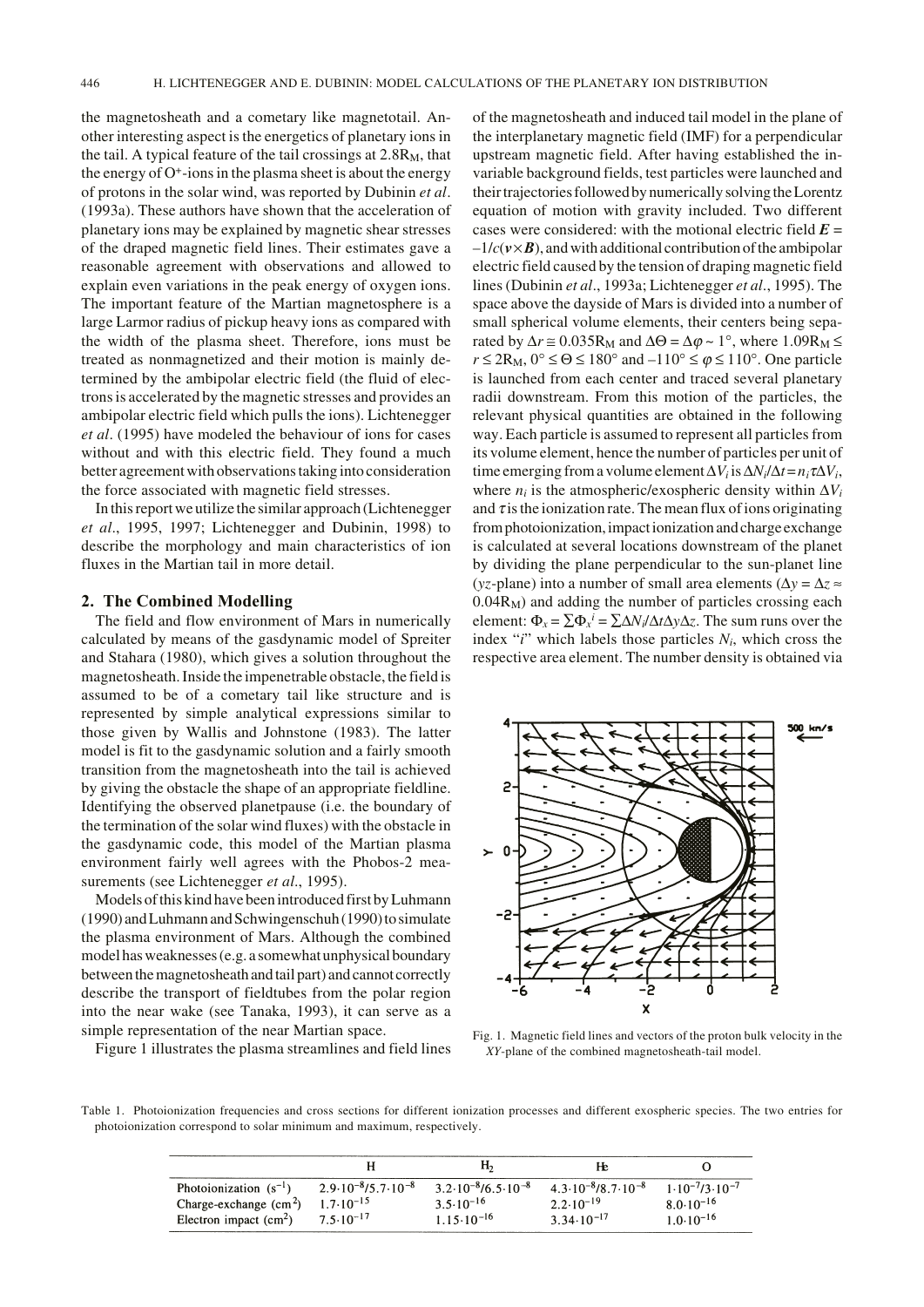$n = \sum (\Delta \Phi_x^i / \Delta |v_x^i|)$  and finally the *x*-component of the bulk velocity is given by  $v_x = \Phi_x/n$ .

The model of the Martian exosphere for solar minimum and maximum conditions, based on exospheric temperatures of 200° and 350°K, was taken from Krasnopolsky and Gladstone (1996). All the main sources of ionization (Photoionization, electron impact and charge exchange) were taken into account. Used ionization frequencies (or cross-sections) are given in Table 1 for minimum and maximum solar activities.

# **3. Escape Rates and Distribution of Planetary Ions in the nearby Tail**

Above ~300 km the density profiles of Krasnopolsky and Gladstone (1996) can be approximated by Chamberlain and

$$
Hunten (1987)
$$

$$
n(r) = \frac{2n_0}{\sqrt{\pi}} \gamma \left(\frac{3}{2}, \frac{h}{r}\right) e^{h/r},
$$

where *r* is measured from the planetary center, γ(3/2, *h*/*r*) is the incomplete gamma function and  $h = \frac{GMm}{kT}$ , with the gravitational constant *G*, the Boltzmann constant *k*, the Martian mass *M*, the atmospheric neutral mass *m* and the exobase temperature *T*. The total escape rate of planetary ions originating either from photoionization, charge exchange or electron impact in the dayside Martian hemisphere is hence given by

Table 2. Total escape rates from the Martian dayside hemisphere for various atmospheric species, based on two different neutral density models and constant and variable obstacle, height, respectively.

| Total escape rate $(x 10^{24} \text{ s}^{-1})$ | Photoionization |                |       | Electron impact |                |                   | Charge exchange |          |     |                |                |          |
|------------------------------------------------|-----------------|----------------|-------|-----------------|----------------|-------------------|-----------------|----------|-----|----------------|----------------|----------|
|                                                | $H^+$           | H <sub>2</sub> | $He+$ | $\alpha$        | $H^+$          | $H2$ <sup>+</sup> | $He+$           | $\sigma$ | H۲  | H <sub>2</sub> | $He+$          | $\alpha$ |
| Sol. min. $(R_i = 300 \text{ km})$             | 3.8             | 2.2            | 0.1   | 0.2             | 18             | 28                | 0.6             | 0.8      | 26  | 2.9            | $\leq 10^{-5}$ | 0.2      |
| Sol. max. $(R_i = 300 \text{ km})$             | $0.6^{\circ}$   | 3.5            | 0.1   | 6.9             | 1.1            | 13                | 0.3             | 8.7      | 1.9 | 2.2            | $\leq 10^{-5}$ | 1.9      |
| Sol. min. $(300≤ R_i ≤ 1300 km)$               | 3.3             |                | 0.03  | 0.02            | 17             | 20                | 0.3             | 0.1      | 23  | 1.6            | $≤10^{-5}$     | 0.01     |
| Sol. max. $(300≤ R_i ≤ 1300 km)$               | 0.5             | 2.9            | 0.04  | 0.8             | $\mathbf{1}$ . | 12.               | 0.2             | 2.1      | 1.8 | 1.9            | $\leq 10^{-5}$ | 0.2      |

# Density Exospheric model for solar maximum Ion source: Photoionization, electron impact, charge exchange



Fig. 2. Distribution of number density of planetary ion species  $(H^+, H_2^+, He^+$  and  $O^+)$  in two different planes perpendicular to the Sun-Mars line, located at  $x = -0.1$  and  $x = -2.7R_M$  downstream of the planet in the *vB* reference frame. The inner circle represents the planet, the outer circle shows the obstacle boundary used in the simulation.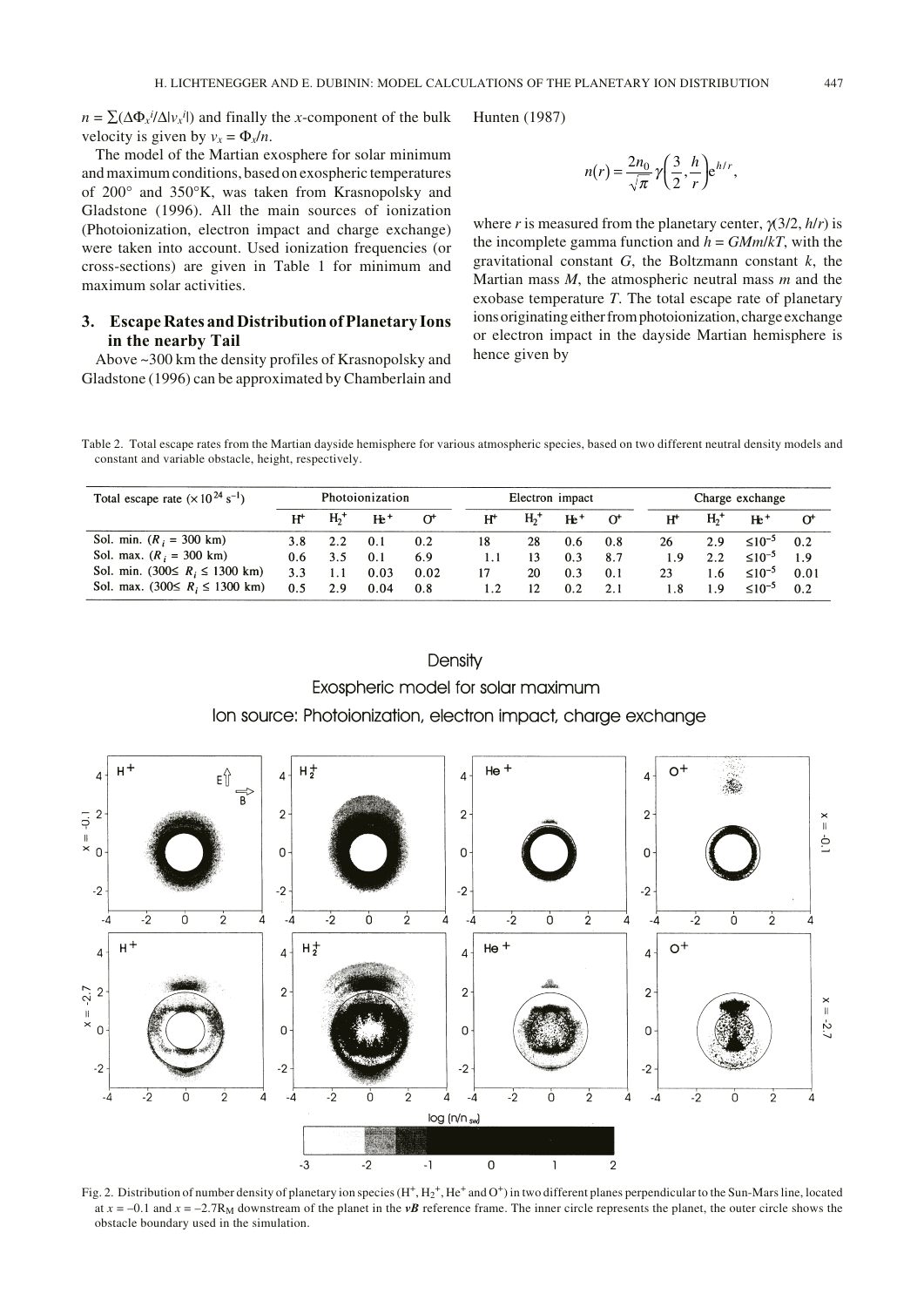$$
\Phi = \int \tau(r, \Theta, \phi) n(r) dV \tag{1}
$$

where *dV* is the volume element in spherical coordinates and  $\tau$  the position dependent ionization frequency. Equation (1) was solved numerically, where the ionization frequencies were evaluated by means of the model fluxes and the integration volume was bound by  $R_i \le r \le h$ ,  $0 \le \Theta \le \pi$  and  $-\pi/2 \le \phi \le \pi/2$ ,  $R_i$  being the obstacle height measured from the planetary center. Calculations were performed for two different shapes of the obstacle: one with constant height of 300 km on the dayside and one with changing altitude from 300 km at the subsolar point to ~1300 km at the terminator. Overall escape rates for different ion species and different density models for all considered ionization mechanism for the two shapes of the obstacle are summarized in Table 2. The total escape rate for helium during solar minimum is found to be  $\sim 0.7 \times 10^{24}$  s<sup>-1</sup> for a constant obstacle height of 300 km and closely agrees with the value  $\sim$ 1.1  $\times$  10<sup>24</sup> s<sup>-1</sup> determined by Krasnopolsky and Gladstone (1996) if one takes into account that their value also includes the escape on the nightside. Note, however, that our value is derived by using a position dependent electron impact ionization frequency, whereas the Krasnopolsky and Gladstone (1996) number is based on a fixed frequency. Also, in contrast to us they took their solar mean model as a basis  $(T = 280 \text{ K})$ .

Figure 2 shows the density distribution of several ion species in two different planes perpendicular to the Sun-Mars line and located at  $x = -0.1$  and  $x = -2.7R_M$  downstream of the planet in the *vB* reference frame (the *X*-axis is directed to the Sun, the *Y*-axis is along the perpendicular component of the IMF, and the *Z*-axis along the motional electric field  $E = -1/c$  ( $v \times B$ ). The electric field in the simulation box was assumed to be purely motional. Close to the terminator, the exospheric protons reside within a ring (width  $\sim$ 1R<sub>M</sub>) just above the planet, showing only a weak preference to move into the direction of the electric field. Ring-like distributions are observed also for other ions. With an increase of the ratio  $M/a$  (*M* and *q* are the mass and the ion charge respectively) the width of a ring narrows. This width is apparently related with the scale height of the density profiles for atmospheric neutrals. The topmost bunch of oxygen ions following cycloidal trajectories is also observed. Farther downstream, at  $x = -2.7R_M$  the rings become more asymmetrical. This asymmetry increases for more heavy ions. Two more or less distinct "rays" of maximum number density above the polar regions have developed. We note that the formation of tail rays, accomplished by low energetic ionospheric O+ ions under the influence of a convection electric field on Venus was first reported by Luhmann (1993). While the ray structures at Venus are significantly modified by the gravitational field, the ray formation at Mars is less controlled by





Fig. 3. Distribution of energy of planetary ion species in the same cross-sections as in Fig. 2. (a) Moderate energetic component (1–18 keV), (b) lower energy ions  $(10^{-3} - 1 \text{ keV})$ .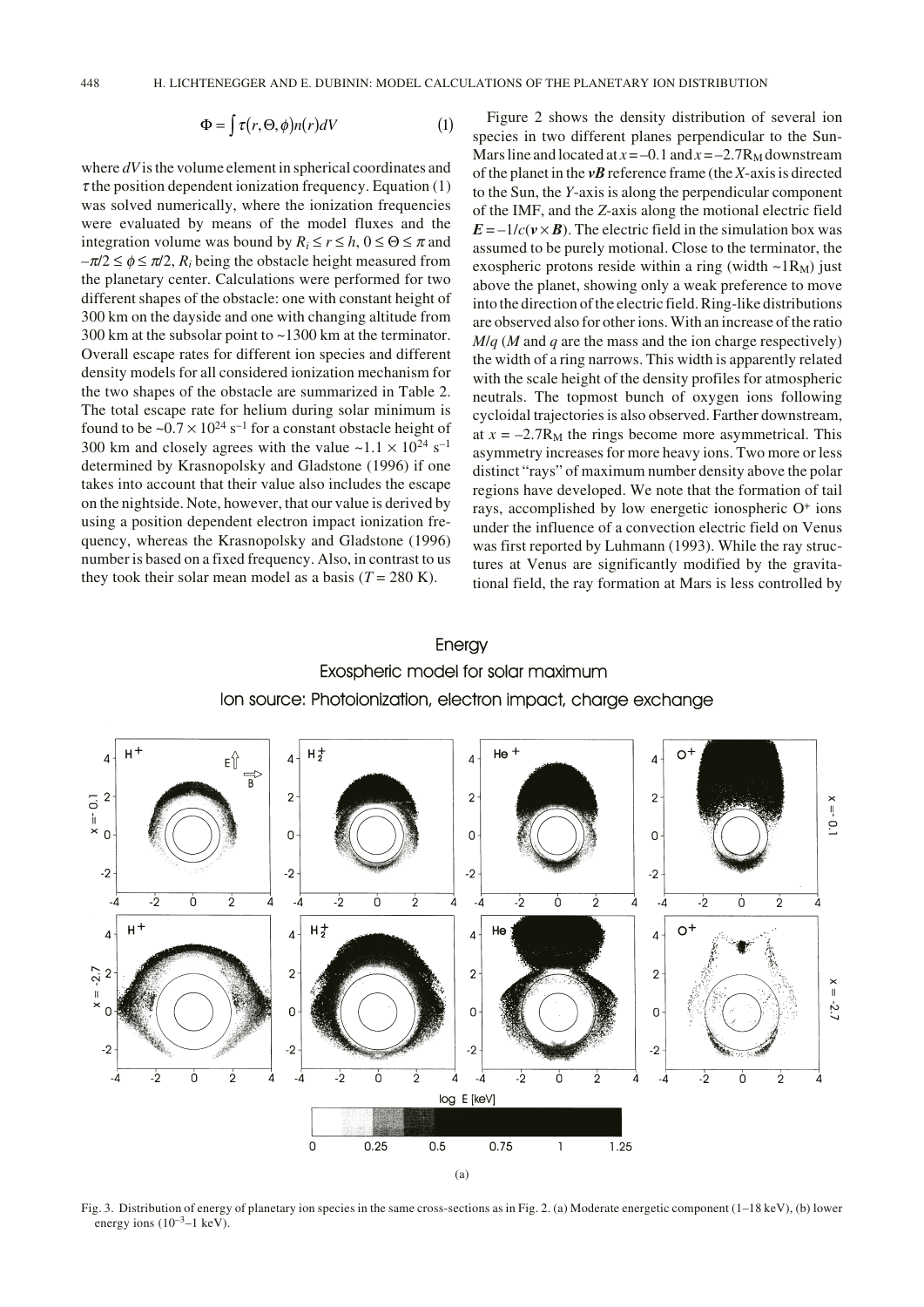gravity due to the smaller planetary mass.

The geometrical shadow of Mars is almost void of planetary protons, but mainly  $He<sup>+</sup>$  (in outlines) and  $O<sup>+</sup>$  ions occupy a concave shaped plasma sheet which separates two magnetic field lobes and extends  $\sim$  2–3 $R_M$  into the direction of the electric field. Molecular hydrogen also leaks out into the shadow, giving rise to a more diffuse distribution with the tendency to form polar rays.

Thus, three main regions may be identified. "Clouds" of pickup ions with distinct mass separation travel along cycloidal trajectories. Another ion group forms a distinct plasma mantle in the magnetosphere, whereas the third population fills the plasma sheet.

### **4. Ion Energetics**

Figure  $3(a)$  and  $3(b)$  show the energy of ion constituents in the same cross-sections as in Fig. 2. Figure 3(a) displays the more energetic component (1–18 keV). The magnetic field and motional electric field act like a huge filter separating ions with different *M*/*q*. The topmost bunches of ions form peculiar bulges in the northern hemisphere. Ions with larger *M*/*q* populate larger bulges which gradually leave the magnetospheric cavity farther downstream. The energy of particles is increasing with *Z*, running up to several tens of keV. Another less energetic population resides in a boundary layer/plasma mantle surrounding the magnetosphere. Figure 3(b) presents the distribution for the energy range 1 eV–1 keV. Comparison with Fig. 2 clearly demonstrates that the energy of particles decreases toward the center and the plasma sheet consists of ions with  $E \le 100$  eV. These low energy particles have small gyroradius and may drift toward the center in the draped field geometry  $(E \times B)$  drift) giving rise to the plasma sheet ion population.

Dubinin *et al*. (1993a) have shown that magnetic shear stresses (i.e.  $j \times B$  force) might be important for the ion dynamics. Lichtenegger *et al*. (1995) tried to take into consideration this force by inclusion of the Hall term to Ohm's law. The underlying idea is to consider—deviating from ideal MHD—the electron flow velocity to be different from the ion fluid velocity in the tail. In this two fluid approach, the electric field contains also terms which are proportional to the gradients of the thermal and magnetic pressure as well as to magnetic tensions related with the curvature of the fieldlines. Moreover, if different ion species are present and a differential motion of ions is admissible, as in the Martian case where the Larmor radius of heavy ions may exceed the scale of the system, additional terms in the expression for the electric field appear (see e.g. Harold and Hassam, 1994). Strictly speaking, this procedure is not compatible with the gasdynamic and tail model since it violates the assumption that the field is frozen into the flow, which is inherent in the Spreiter and Stahara approach. A more rigorous treatment,





Fig. 3. (continued).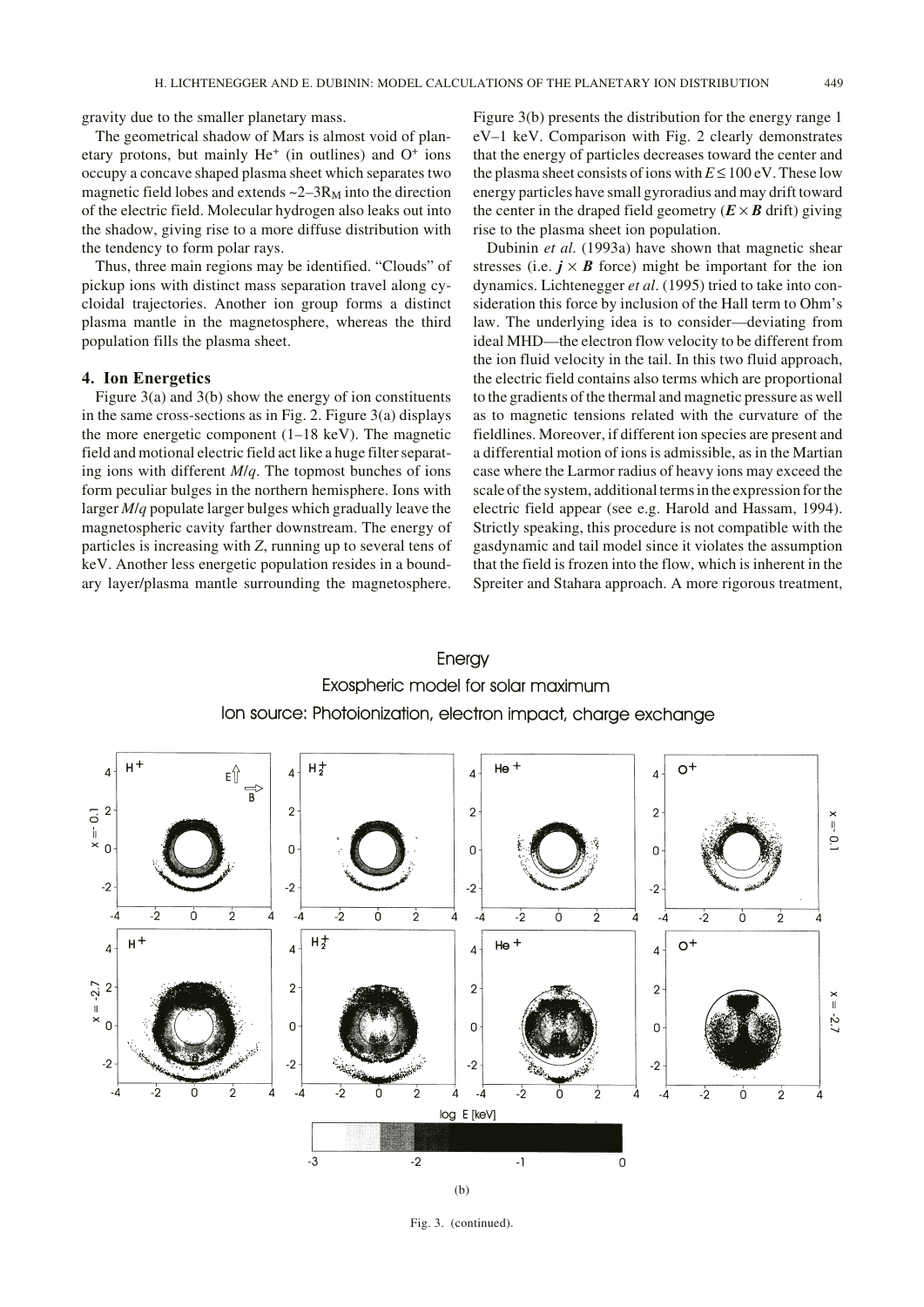Energy (Hall term ncluded) Exospheric model for solar maximum Ion source: Photoionization, electron impact, charge exchange



Fig. 4. Energy of H<sup>+</sup> and O<sup>+</sup> planetary ions in the tail at  $x = -2.7R<sub>M</sub>$  for the model with inclusion of the ambipolar electric field.



Fig. 5. Example of the ion composition in the central tail of the Martian magnetosphere. The *E*/*q*-*M*/*q* matrix measured by the mass-sensor of the ASPERA instrument shows that several ion species gain different energy.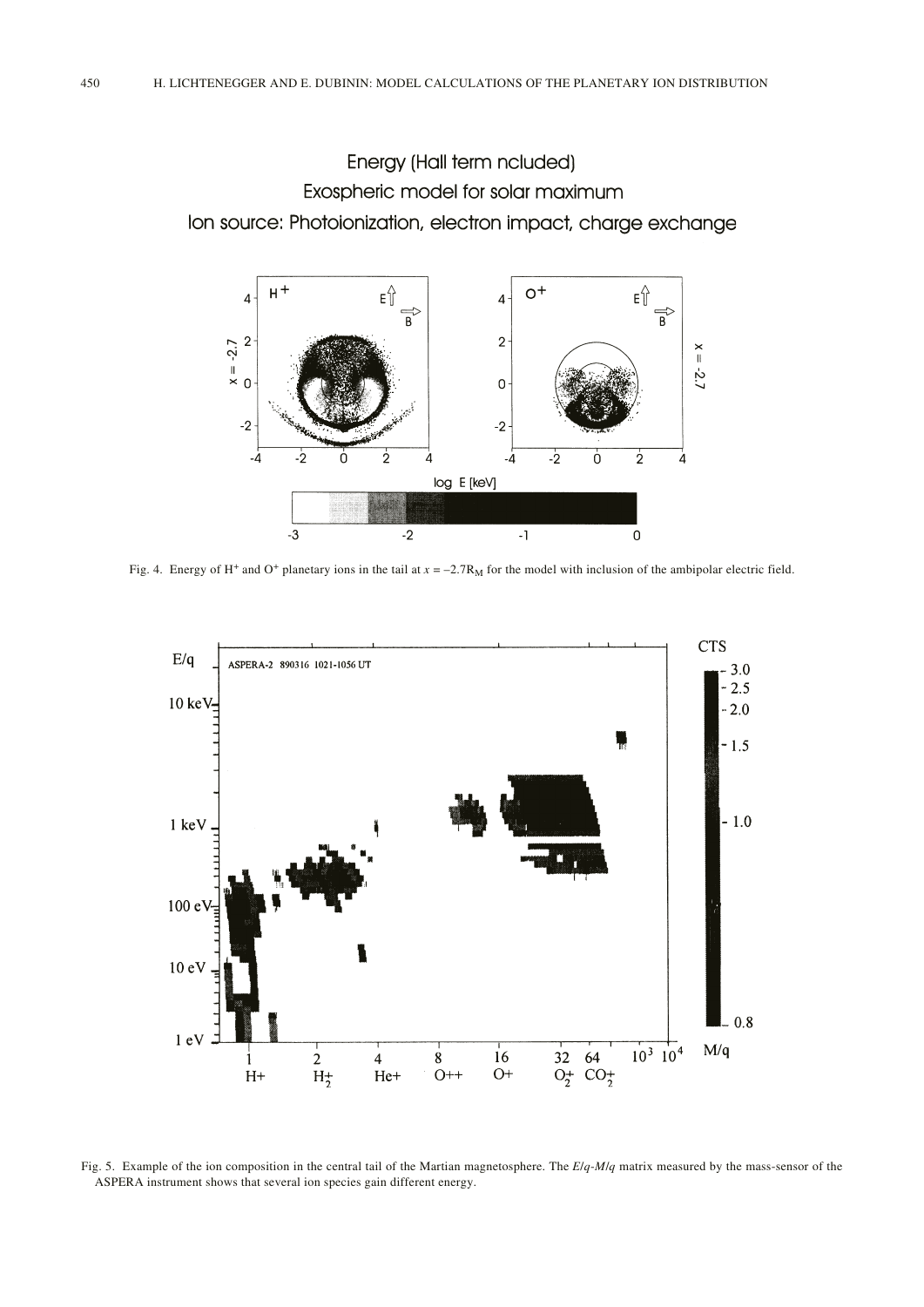however, requires the application of a 3-D hybrid model. Nevertheless, this modified model leads to a pattern which is in better agreement with observations made aboard the Phobos 2 spacecraft. Figure 4 illustrates the energy of  $H^+$ and  $O^+$  ions at  $x = -2.7R_M$  for the modified model. The high energy part of the distribution  $(E > 1 \text{ keV})$  is not changed essentially. It is seen that, in contrast to Fig. 3(b), when approaching the center of the tail, the energy of  $O<sup>+</sup>$  ions increases to a peak value of ~1 keV. Another modification, as compared with runs without the ambipolar electric field, which is also confirmed by observations, is the appearance of low energy (up to several 100 eV) planetary protons in the plasma sheet. These particles with a density of about  $\leq 10^{-2}$  $cm^{-3}$  reside within a rather broad region (~1R<sub>M</sub>).

Having in mind that comparison with observations is limited (steady state conditions and dominant cross flow component of interplanetary magnetic field needed), the model outcome is also in reasonable agreement with the results based on the analysis of high telemetry O<sup>+</sup> energy spectra obtained by the ASPERA particle detector (Kallio *et*  $al., 1995$ ). Two of the three main  $O<sup>+</sup>$  ion populations reported by Kallio *et al*. (1995) are also modeled by the simulations: the shadow  $O^+$  ions and the pick up  $O^+$  ions. The energetic  $O^+$  ions  $(E > 5 \text{ keV})$  found in the direction opposite to the motional electric field are believed to be associated with fluctuating electric and magnetic fields and cannot be reproduced within the framework of the present model.

Figure 5 presents an example of the ion composition in the central tail of the Martian magnetosphere. It shows the *E*/*q*-*M*/*q* matrix measured by the mass-sensor of the ASPERA instrument. The mass-sensor had a lower geometrical factor as compared with that of the "moment sensor", but was able to resolve not only major ion species  $(H^+, He^{++}, He^+, O^+)$  but also molecular ions. The energy-mass matrix (*E*/*q*-*M*/*q*) was measured every 8 min and consisted of 32 energy levels (*E*/*q*) and 128 *M*/*q* steps in the range from 1 eV/*q*–23 keV/ *q* and  $1-10^4$  amu/*q*. The field of view of the two masssensors was  $5^{\circ} \times 72^{\circ}$  both in the sunward and antisunward direction. Due to the spinning of the spacecraft, sectors of  $72^{\circ} \times 72^{\circ}$  were covered. The data shown in Fig. 5 were made while the spacecraft crossed the central plasma sheet  $(-2.85)$ ≤ *x* < –2.63, –0.89 ≤ *y* < 0.27, 0.15 ≤ *z* < 0.68RM). Accumulated counts in pixel were normalized to a number of sampling that varies in dependence on the pixel position in the *E*/*q*-*M*/*q* matrix. More details about the instrument can be found in Lundin *et al*. (1989a).

Several ion species in Fig. 5 are distinctly revealed. It is assumed that the observed low energy protons are of planetary origin. Their spectrum significantly differs from the spectra of shocked solar wind protons in the magnetosheath. We also attribute ions recorded at  $M/q = 2$  to molecular hydrogen, because of the high ratio  $n(M/q = 2)/n(H^+)$ . Oxygen ions and more heavy molecular ions are evident, too. An approximately linear dependence of the ion energy with *M*/*q* indicates a mechanism which accelerates ions to equal velocities. On the other hand, oxygen ions and more heavy molecular ions  $(O_2^+)$  have the same energy (energy of CO2 + ions is even less). Dubinin *et al*. (1993a) suggested that the mechanism which imparts energy to the heavy ions does not depend on their mass. They assumed that these ions,

#### Mean Energy in plasma sheet (simulation)



Fig. 6. Averaged energy of different ion species in the plasma sheet as a result of simulations with the modified electric field. Dark squares correspond to mean values in the area  $-0.89 \le v \le 0.27$ ,  $0.15 \le z \le 0.68$ R<sub>M</sub> at  $x = -2.7R_M$ ; bars show the standard deviation.

having large Larmor radii, are accelerated by the ambipolar electric field up to approximately the same energy per charge, while protons with smaller gyroradii gain less energy than  $O^+$ . The reason for this might be seen by inspection of equation (11) from Lichtenegger *et al*. (1995). According to this expression, the energy *W* particles gain due to the ambipolar electric field can be roughly estimated as  $W \sim L \cdot \mathbf{B}^2$  $(\delta n)$ , where *L* is the acceleration length,  $\delta$  the gradient length of the magnetic field *B* and *n* the plasma density. If the ion's gyroradius does not exceed the typical size of the system, the acceleration length is  $L \sim c \sqrt{m \cdot W}/q \cdot B$ . Hence, the energy *W* is linearly proportional to the particle mass *m*. For particles with very large gyroradii (e.g. molecular ions), however, *L* is about the size of the system and therefore *W* does no longer depend on *m*. Probably, both mechanisms (pickup mechanism and action of magnetic field stresses) work together and give rise to a more complicated acceleration process. Figure 6 shows, for comparison, the dependence of the gained energy on the ion mass in the simulations with the modified electric field. The dark squares display ion energies averaged over the area  $-0.89 \le y \le 0.27, 0.15 \le z \le 0.68$ R<sub>M</sub> at  $x = -2.7R_M$ , thus corresponding to the same region as the ion spectra in Fig. 5; the bars represent the standard deviation of the sample. We note that these energies only weakly depend on the *x*-position, they vary by  $\sim$ 20% in the range  $-2 \le x \le -3R_M$ . By comparing these results with observations, a rather good agreement is evident.

### **5. Summary**

Based on a recent model of the planetary exosphere and a combined model of the Martian plasma environment, the total escape rate and spatial distribution of different species  $(H<sup>+</sup>, H<sub>2</sub><sup>+</sup>, He<sup>+</sup>, O<sup>+</sup>)$  in the nearby tail was obtained. During the Phobos 2 mission at solar maximum the total loss rate of these planetary constituents above the dayside of Mars was estimated to be  $3.5 \times 10^{24}$  (H<sup>+</sup>),  $1.9 \times 10^{25}$  (H<sub>2</sub><sup>+</sup>),  $3.6 \times 10^{23}$ (He<sup>+</sup>) and  $1.8 \times 10^{25}$  s<sup>-1</sup> (O<sup>+</sup>). The loss rate of oxygen is within a factor of 2 in agreement with observations made by Lundin *et al*. (1989b, 1990), the calculated loss rate of helium is close to the value obtained by Krasnopolsky and Gladstone (1996). The observed asymmetry in flux distri